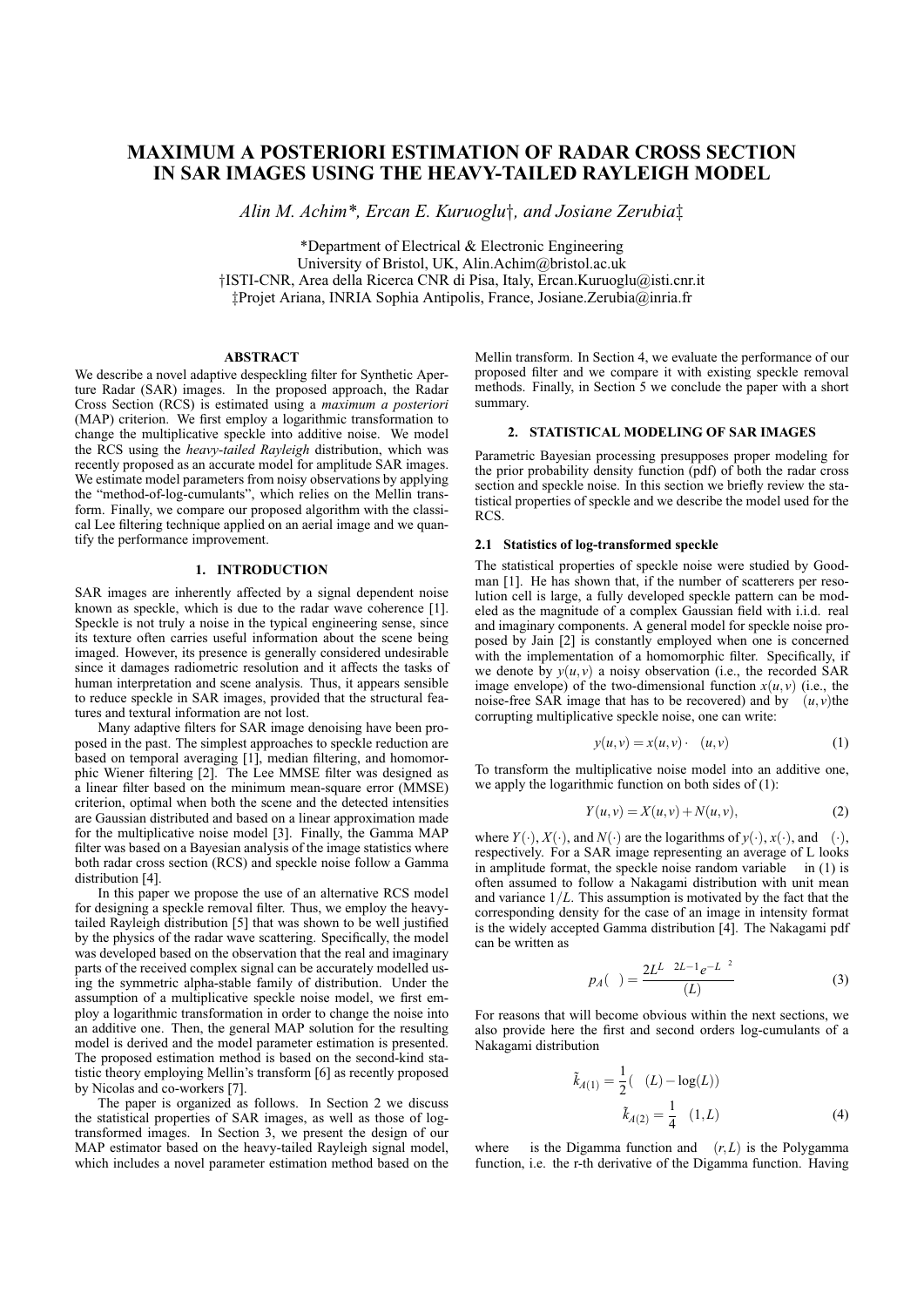in mind that  $p()d = p(N)dN$ , one can readily obtain the pdf of the random variable  $N = \log$ 

$$
p_A(N) = \frac{2L^L e^{2NL} e^{-Le^{2N}}}{(L)}
$$
 (5)

## **2.2 The generalized Rayleigh model**

The SAR image formation theory has been long time dominated by the assumption of Gaussianity for the real and imaginary parts of the received complex signals. Based on this assumption, the detected amplitude SAR images can be modeled by a Rayleigh distribution. However, as we will show in this section, invoking a generalized version of the central limit theorem, the assumption of Gaussianity can be replaced by an assumption of "alpha-stability" resulting in a more powerful model for the detected amplitude pdf. In the following we provide a brief, necessary overview of the alpha-stable statistical model on which the generalized Rayleigh pdf is actually based.

#### *2.2.1 Symmetric Alpha-Stable Distributions*

The *S S* distribution lacks a compact analytical expression for its probability density function (pdf). Consequently, it is most conveniently represented by its characteristic function [8]

$$
(\ ) = \exp(j - | \ | \ ) \tag{6}
$$

where is the *characteristic exponent*, taking values  $0 <$  < 2, (− < < ) is the *location parameter*, and ( > 0) is the *dispersion* of the distribution. For values of  $\int$  in the interval  $(1,2)$ , the location parameter corresponds to the mean of the *S S* distribution, while for  $0 < \leq 1$ , corresponds to its median. The dispersion parameter determines the spread of the distribution around its location parameter , similar to the variance of the Gaussian distribution.

The characteristic exponent is the most important parameter of the *S S* distribution and it determines the shape of the distribution. The smaller the characteristic exponent is, the heavier the tails of the *S S* density. This implies that random variables following *S S* distributions with small characteristic exponents are highly impulsive. One consequence of heavy tails is that only moments of order less than exist for the non-Gaussian alpha-stable family members. As a result, stable laws have infinite variance. Gaussian processes are stable processes with  $= 2$  while Cauchy processes result when  $= 1$ .

## *2.2.2 A Heavy-Tailed Rayleigh model*

Kuruoglu and Zerubia [5] assumed that the real and imaginary parts of the received SAR signal are jointly *S S*. Consequently, they derived the following integral equation for the amplitude pdf of SAR images, which they called the *heavy-tailed Rayleigh distribution*:

$$
p(x) = x \int_0^{\infty} u \exp(-u^2) J_0(ux) du \tag{7}
$$

where  $J_0$  is the zeroth order Bessel function of the first kind.

It is important to note at this point, that by considering the special case  $= 2$ , we obtain

$$
p(x) = \frac{x}{2} \exp(-\frac{x^2}{4})
$$
 (8)

which is basically the classical Rayleigh distribution as expected since for  $= 2$  the *S S* distribution reduces to Gaussian. Also, by taking  $= 1$  in (7), one obtain the following pdf, which we will refer to as the Cauchy-Rayleigh model

$$
p(x) = \frac{x}{(x^2 + 2)^{3/2}}
$$
 (9)



Figure 1: Generalized Rayleigh probability density functions for different values of the characteristic exponent . The dispersion parameter is kept constant at  $= 1$ .

In Fig. 1 we show the tail behavior of several heavy-tailed Rayleigh densities including the particular cases corresponding to the Cauchy and the Gaussian distributions. In our further developments we will employ a homomorphic transformation in order to transform the multiplicative speckle noise into an additive one. Consequently, let us also provide here the logarithmic domain pdf corresponding to the heavy-tailed Rayleigh

$$
p_A(X) = e^{2X} \int_0^{\infty} u \exp(-u^2) J_0(u e^X) du
$$
 (10)

where  $X = \ln x$ .

#### **3. ADAPTIVE FILTERING OF SPECKLE NOISE**

After applying a logarithmic transformation to the original data we get an image represented as the sum of the transformations of the signal and of the noise:

$$
Y = X + N \tag{11}
$$

The MAP estimator of *X* given the noisy observation *Y* is:

$$
\hat{X}(Y) = \arg \max_{X} P_{X|Y}(X|Y) \tag{12}
$$

Bayes' theorem gives the *a posteriori* PDF of *X* based on the measured data: *PY*|*<sup>X</sup>* (*Y* |*X*)*P<sup>X</sup>* (*X*)

$$
P_{X|Y}(X|Y) = \frac{P_{Y|X}(Y|X)P_X(X)}{P_Y(Y)},
$$
\n(13)

where  $P_X(X)$  is the *prior* PDF of the signal component of the measurements and  $P_{Y|X}(Y|X)$  is the *likelihood* function. Substituting  $(13)$  in  $(12)$ , we get:

$$
\hat{X}(Y) = \arg\max_{X} P_{Y|X}(Y|X) P_X(X) = \arg\max_{X} P_N(Y - X) P_X(X)
$$

$$
= \arg\max_{X} P_N(N) P_X(X) \tag{14}
$$

In the above equation we use a heavy-tailed Rayleigh model for the signal component, while we use a Nakagami model for the noise component. Naturally, in order for the processor in Eq. (14) to be of any practical use, one should be able to estimate the parameters  $\chi$  and  $\chi$  of the signal from the observed data. In the next sub-

section we derive parameter estimation methods for the generalized Rayleigh pdf based on second-kind cumulants.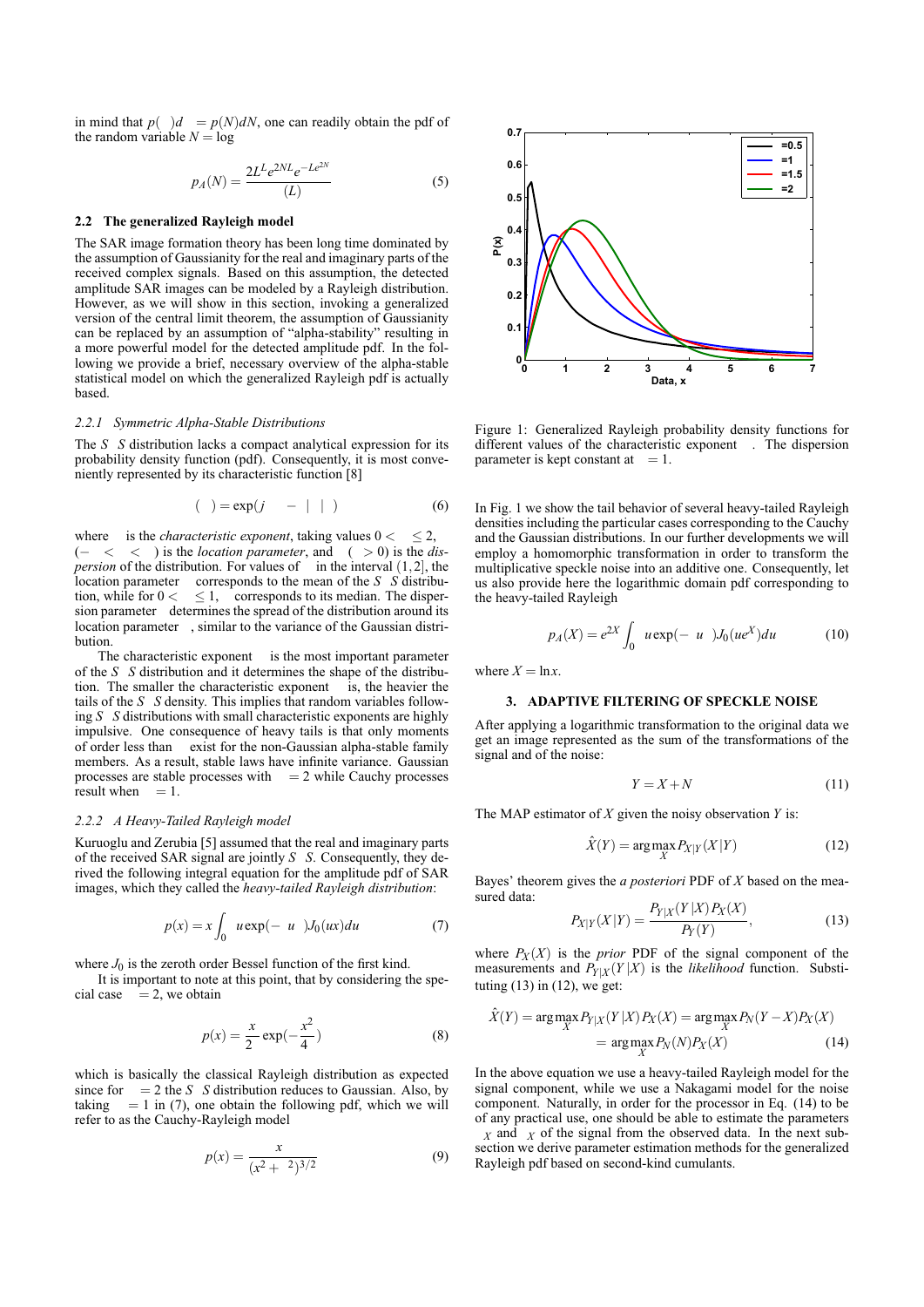#### **3.1 Parameter estimation using Mellin transform**

Following the arguments in [6], Nicolas has recently proposed the use of Mellin transform as a powerful tool for deriving parameter estimation methods based on log-cumulants for the case of multiplicative noise contamination as is the case with SAR images [7]. In the following, we briefly review the Mellin transform and its main properties that we used in our derivations.

## *3.1.1 Mellin transform*

Let  $f$  be a function defined over  $\pm$ . The integral transform defined by

$$
(s) = \mathbf{M}[f(u)](s) = \int_0^+ u^{s-1} f(u) du \tag{15}
$$

is called the Mellin transform of *f*. The inverse transform is given by

$$
f(u) = \mathbf{M}^{-1} [ (s)](u) = \frac{1}{2j} \int_{c-j}^{c+j} u^{-s} (s) ds
$$
 (16)

The transform (*s*) exists if the integral  $\int_0^+ |f(x)|x^{k-1}dx$  is bounded for some  $k > 0$ , in which case the inverse  $f(u)$  exists with  $c > k$ . The functions (*s*) and  $f(u)$  are called a Mellin transform pair, and either can be computed if the other is known.

By analogy with the way in which common statistics are deducted based on Fourier Transform, the following second-kind statistic functions can be defined, based on Mellin Transform [7]

• Second-kind first characteristic function

$$
(s) = \int_0^+ x^{s-1} p(x) dx
$$
 (17)

• Second-kind second characteristic function

$$
(s) = \log(-(s))\tag{18}
$$

•  $r^{th}$  order second-kind moments

$$
\tilde{m}_r = \frac{d^r}{ds^r} \Big|_{s=1} = \int_0^+ \left( (\log x)^r p(x) dx \right) \tag{19}
$$

• *r th* order second-kind cumulants

$$
\tilde{k}_r = \frac{d^r \quad (s)}{ds^r} \Big|_{s=1} \tag{20}
$$

The first two second-kind cumulants can be estimated empirically from N samples  $y_i$  as follows

$$
\hat{\tilde{k}}_1 = \frac{1}{N} \sum_{i=1}^{N} [\log(y_i)]
$$
  

$$
\hat{\tilde{k}}_2 = \frac{1}{N} \sum_{i=1}^{N} [(\log(y_i) - \hat{\tilde{k}}_1)^2]
$$
 (21)

• Finally, for two functions *f* and *g*, Mellin's convolution is defined over the interval  $[0, \cdot]$  as

$$
(f \hat{*} g)(y) = \int_0^+ f(x)g(\frac{y}{x})\frac{dx}{x} = \int_0^+ f(\frac{y}{x})g(x)\frac{dx}{x}
$$
 (22)

## *3.1.2 Log-moment estimation of the generalized Rayleigh model*

By plugging the expression of the heavy-tailed Rayleigh pdf given by (7) into (17) and after some straightforward manipulations, details of which can be found in [5], one gets

$$
(s) = \frac{2^s \left(\frac{s+1}{2}\right)^{\frac{s-1}{2}} \left(\frac{1-s}{2}\right)}{\left(\frac{1-s}{2}\right)}
$$
(23)

which is the second-kind first characteristic function of the heavytailed Rayleigh density. Kuruoglu and Zerubia [5] used this expression for two different values of *s* and subsequently solved the resulting system in order to get estimates of the parameters and However, here we are interested in deriving estimates of the model parameters in the case of multiplicative noise contamination. Consequently, we settled by plugging the above expression in (18) and subsequently in (20), thus obtaining the following results for the second-kind cumulants of the model

$$
\tilde{k}_{A(1)} = - (1) \frac{1 - \lambda}{\tilde{k}_{A(2)}} + \log(2^{-1})
$$
\n
$$
\tilde{k}_{A(2)} = \frac{(1,1)}{2} \tag{24}
$$

Using the above system of two equations one can readily solve for the parameters and of the heavy-tailed Rayleigh distribution. Remember however that our measurement is a mixture of heavytailed Rayleigh signal and Nakagami distributed speckle noise. Under the multiplicative speckle noise model (1), if we denote by  $p_y(y)$ ,  $p_x(x)$ , and  $p$  ( ) the pdfs of *y*, *x*, respectively, it can be shown that the pdf of  $y$  is given in fact by the Mellin convolution between the pdfs of *x* and . Consequently, the second-kind cumulant of any order of *y* is given by the sum of the second-kind cumulants of the same order of *x* and

$$
\tilde{k}_{y(r)} = \tilde{k}_{x(r)} + \tilde{k}_{(r)}
$$
\n(25)

Using expressions (4) and (24) in the above equation together with the empirical log-cumulants in (21) we obtain the following estimates for the parameters of the heavy-tailed Rayleigh model  $(\overline{7})$ mixed with Nakagami distributed speckle noise

$$
\hat{\lambda} = \sqrt{\frac{(1,1)}{\hat{k}(2) - \frac{1}{4} \cdot (1,L)}}
$$

$$
\hat{\lambda} = \left[\frac{\exp(\hat{k}(1) + (1)^{\frac{1}{2}} - \frac{1}{2}(-(L) - \log(L))}{2}\right]
$$
(26)

## **4. EXPERIMENTAL RESULTS**

In this section, we present simulation results obtained by processing a test image using our proposed MAP speckle filter based on the heavy-tailed Rayleigh prior. Specifically, we degraded an original "speckleless" image with synthetic speckle in amplitude format. For this purpose, an aerial image was chosen due to its identical content with real SAR images. This image was obtained by cropping the *"westaerialconcorde"* image that can be found in Matlab's Image Processing Toolbox. In our experiments, we considered two different levels of simulated speckle noise corresponding to  $L = 3$ and 12 (cf. eq. 3). We compared the results of our approach with those obtained using other classical speckle filters including the median, the homomorphic Wiener, and the Lee filter.

In order to assess the quality of our proposed filter we computed two different measures based on the original and the denoised data. A common way to evaluate the noise suppression in case of multiplicative contamination is to calculate the signal-to-mean squared error (S/MSE) ratio, defined as

$$
S/MSE = 10\log_{10}\left(\frac{K}{i-1}\right)_{i=1}^{K} (\hat{S}_i - S_i)^2)
$$
 (27)

where *S* is the original image,  $\hat{S}$  is the denoised image, and *K* is the image size. This measure corresponds to the classical SNR in the case of additive noise.

In addition to the above quantitative performance measure, we also consider a qualitative measure for edge preservation (e.g. [9])

$$
=\frac{(S-\overline{S},\overline{S}-\overline{S})}{\sqrt{(S-\overline{S},S-\overline{S})\cdot(\overline{S}-\overline{S},\overline{S}-\overline{S})}}
$$
(28)